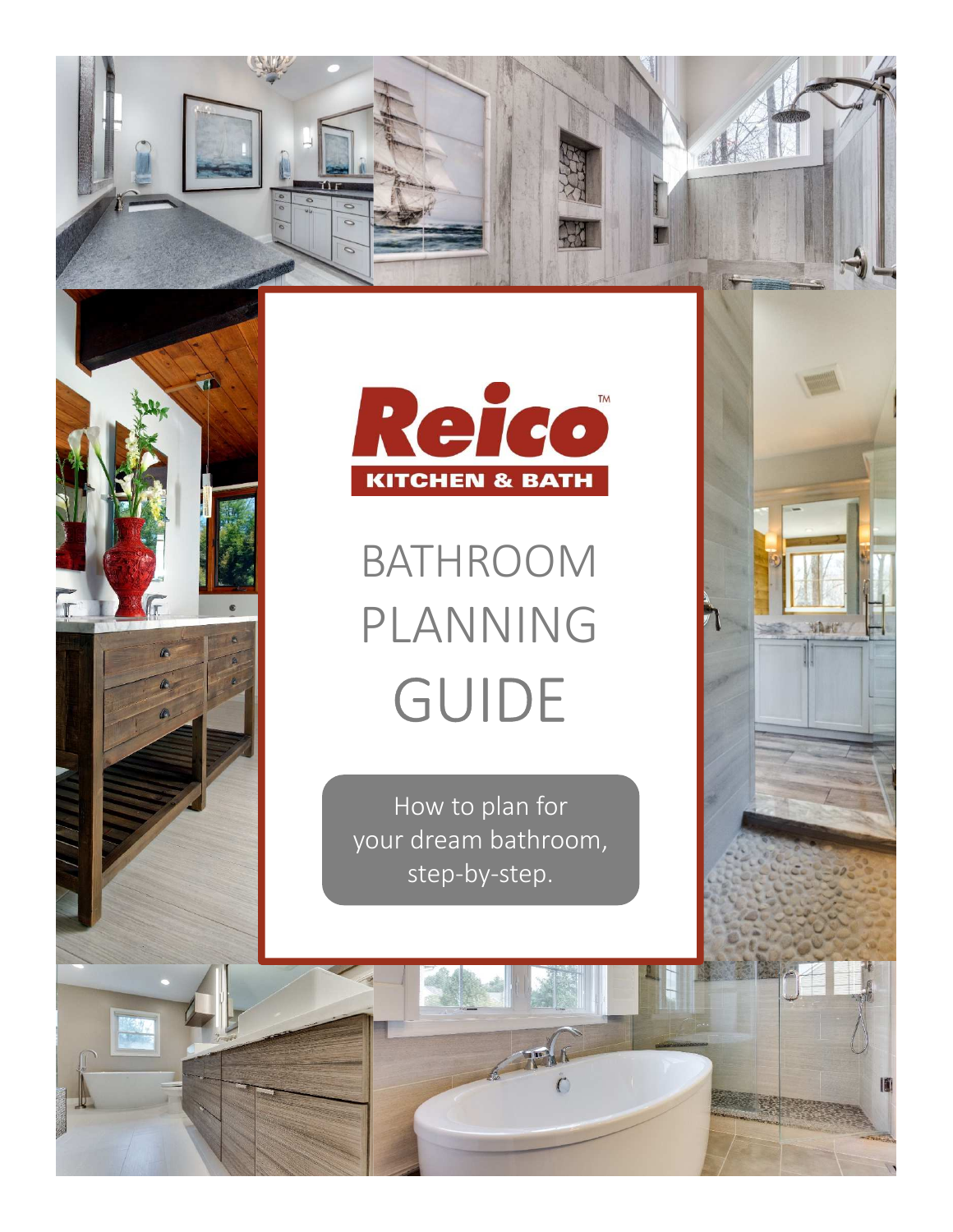### BATHROOM planning guide



#### CLIENT INFORMATION

|         | Date      |
|---------|-----------|
| Name    | Phone (h) |
| Address | Phone (c) |
|         | Email     |
|         |           |

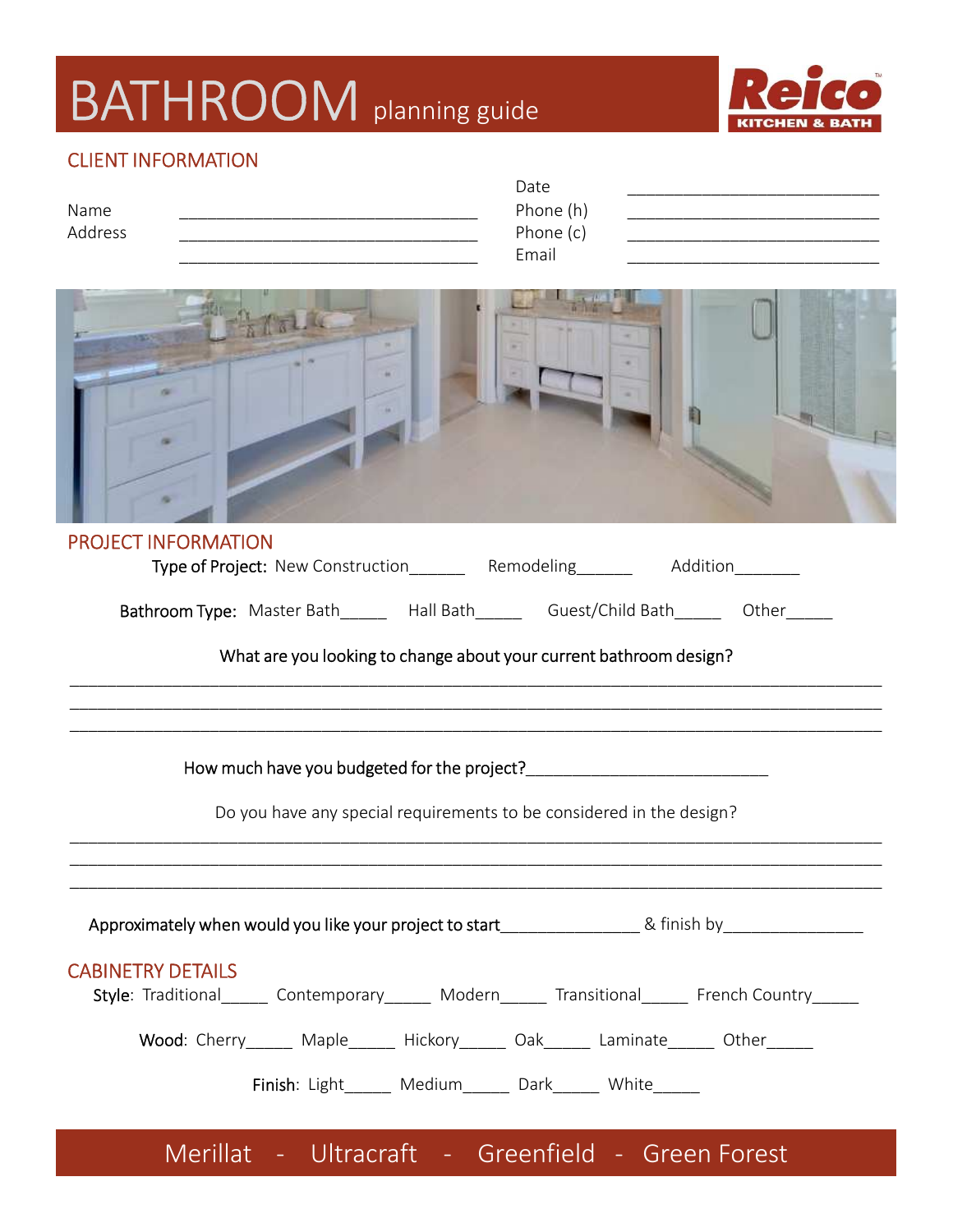## PLANNING details



#### INFORMATION ABOUT YOUR CURRENT BATHROOM

| The approximate age of your home is                                                    | vears.                   |        |
|----------------------------------------------------------------------------------------|--------------------------|--------|
| Interior walls: Drywall Plaster Block                                                  | Brick                    |        |
| Bathroom Floor - underneath finished floor: Concrete<br>Condition of:                  | Wood                     | Other  |
| Bathroom Floor - existing finished floor:                                              | Keep                     | Remove |
| Existing Lighting: Very Good<br>Adequate                                               | Dark                     |        |
| Is existing Electrical adequate: Yes<br>No<br>Is existing Plumbing adequate: Yes<br>No | Don't Know<br>Don't Know |        |
| Ceiling Height from Floor:<br>ft.                                                      | $\mathsf{I} \mathsf{n}$  |        |

|                            |                            | <b>KEEP</b><br>Yes/No | <b>REPLACE SIZE</b><br><b>HxWxD</b> | <b>ROUGH SIZE</b><br><b>HxWxD</b> | <b>BRAND</b> |
|----------------------------|----------------------------|-----------------------|-------------------------------------|-----------------------------------|--------------|
|                            | <b>Vanity Cabinet</b>      |                       |                                     |                                   |              |
|                            | <b>Vanity Top</b>          |                       |                                     |                                   |              |
|                            | Mirror                     |                       |                                     |                                   |              |
|                            | <b>Lighting</b>            |                       |                                     |                                   |              |
|                            | Faucet                     |                       |                                     |                                   |              |
|                            | <b>Towel Bar</b>           |                       |                                     |                                   |              |
| <b>BATHROOM SELECTIONS</b> | Paper Holder               |                       |                                     |                                   |              |
|                            | <b>Robe Hook</b>           |                       |                                     |                                   |              |
|                            | <b>Towel Ring</b>          |                       |                                     |                                   |              |
|                            | <b>Toilet</b>              |                       |                                     |                                   |              |
|                            | Tub/Shower                 |                       |                                     |                                   |              |
|                            | Tile                       |                       |                                     |                                   |              |
|                            |                            | <b>ADD</b><br>Yes/No  | <b>APPROX SIZE</b><br><b>HxWxD</b>  | <b>BRAND</b>                      |              |
|                            | <b>Folding Shower Seat</b> |                       |                                     |                                   |              |
|                            | <b>Heated Floors</b>       |                       |                                     |                                   |              |
|                            | <b>Towel Warmers</b>       |                       |                                     |                                   |              |
| <b>CPTIONS</b>             | Vanity Hamper/Storage      |                       |                                     |                                   |              |
|                            |                            |                       |                                     |                                   |              |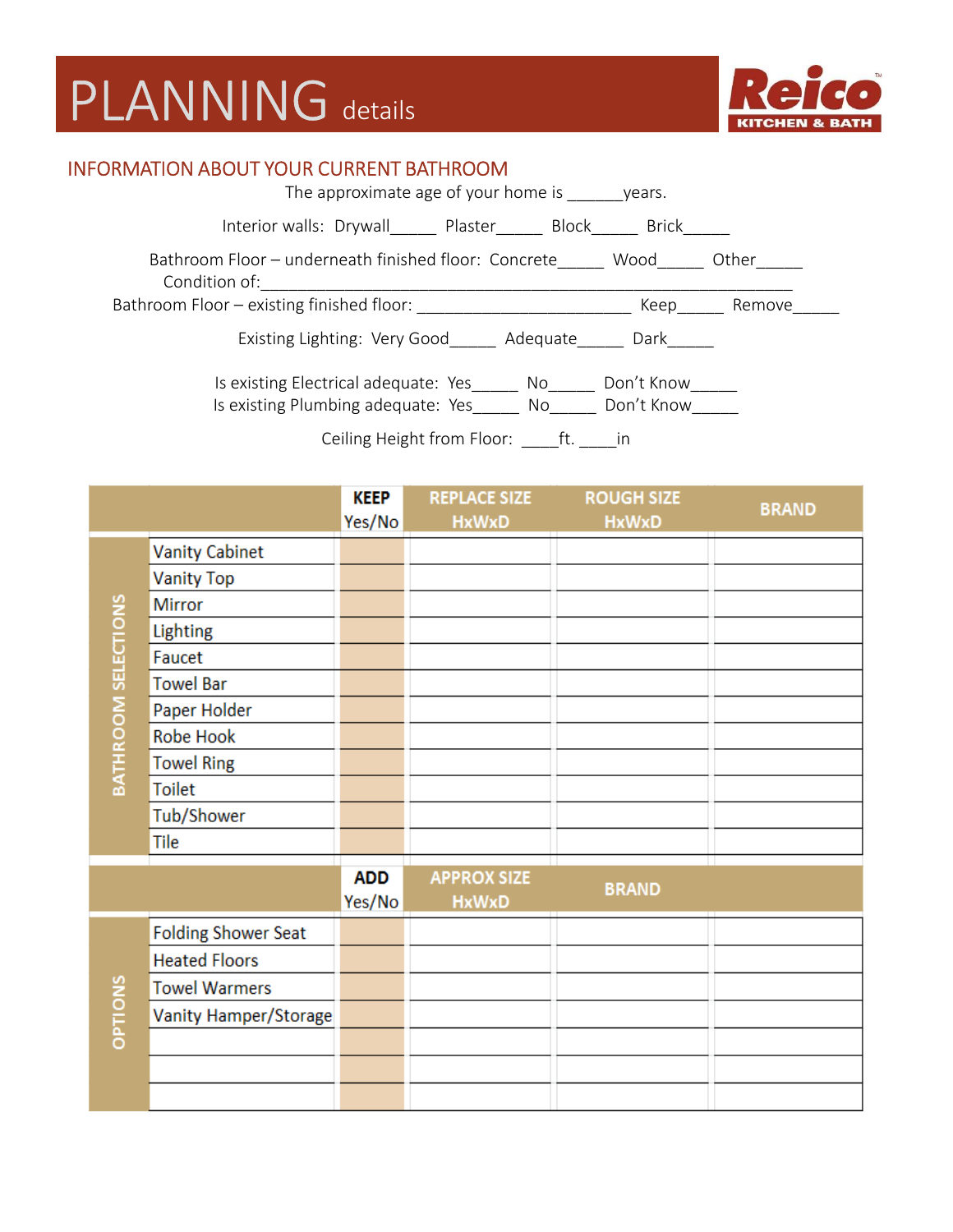### how to measure for your NEW BATHROOM



While Reico can come and measure for you if you choose, measuring your bathroom on your own doesn't have to be difficult. All you need is a tape measure, pencil and the provided floor plan grid. Use the sample grid below as a guide and create a sketch of the room.

- Start in one corner of the room, select a wall and measure the distance in inches of every item on that wall from the corner. Write all measurements on your sketch.
- Go to the next corner and locate every item on the next wall in relationship to that corner.
- Continue to measure all around the room, until everything is located, measured & marked on your sketch
- Jot down the overall lengths of walls, height of room and distance of every item from the floor your outlets, light switches, soffits, ledges, etc.



Measure carefully and double check all measurements. Measure from outside of casing to outside of case. Mark direction of door swing(s) on provided floor plan grid.

Mark exact location of sink, drains, electrical outlets & switches on the provided floor plan grid.

|                         |   | <b>WINDOWS</b> |    |   | <b>DOORS</b> |                               |  |              |   |   |  |  |  |  |
|-------------------------|---|----------------|----|---|--------------|-------------------------------|--|--------------|---|---|--|--|--|--|
|                         | A | в              | C. | D |              |                               |  | $\mathbf{2}$ | з | 4 |  |  |  |  |
| Width                   |   |                |    |   |              | Width                         |  |              |   |   |  |  |  |  |
| Window<br>Height        |   |                |    |   |              | Floor to Top of<br>Moulding   |  |              |   |   |  |  |  |  |
| Floor to Sill<br>Height |   |                |    |   |              | <b>Window Casing</b><br>Width |  |              |   |   |  |  |  |  |
| Total<br>Height         |   |                |    |   |              | Door Casing<br>Width          |  |              |   |   |  |  |  |  |